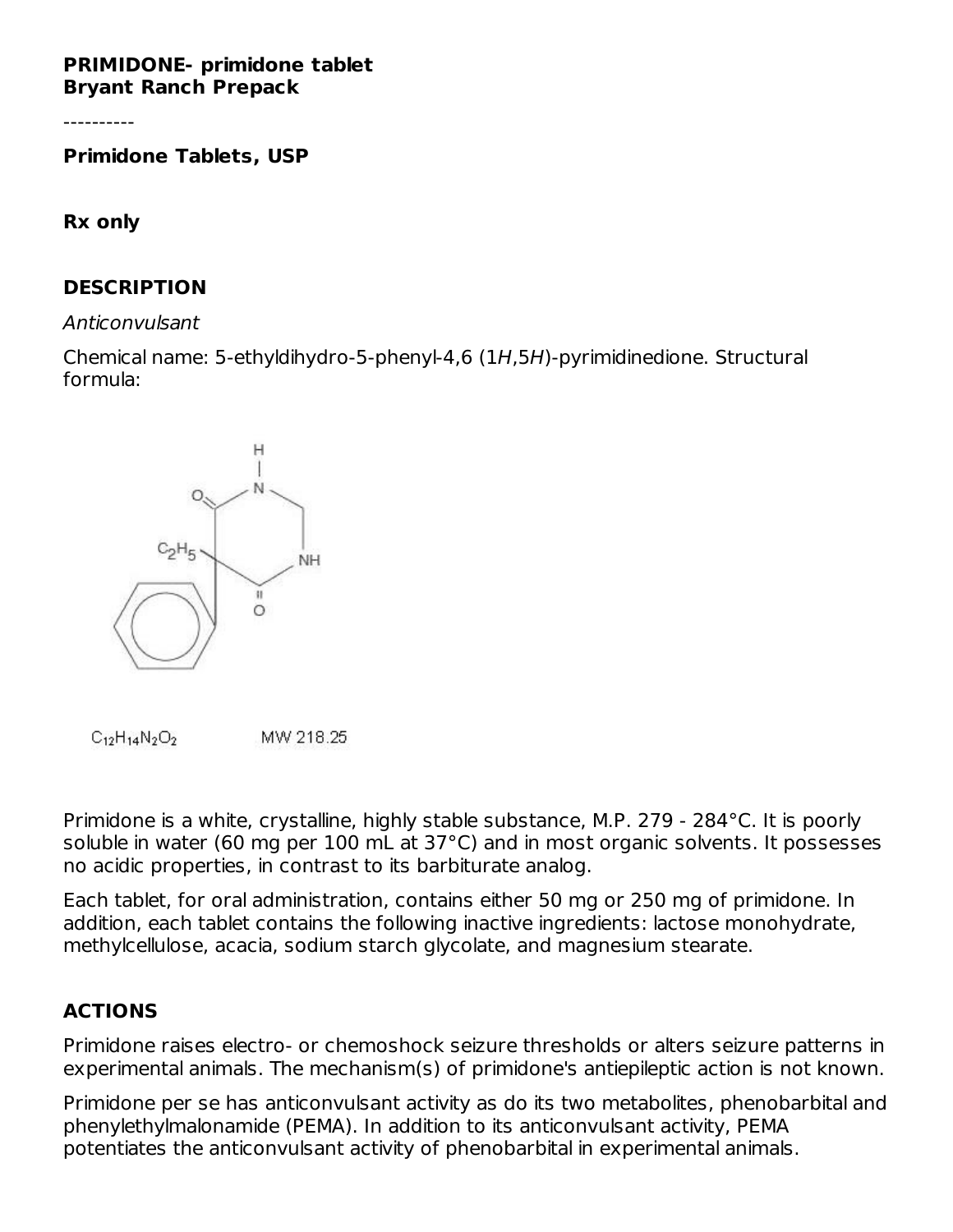# **INDICATIONS AND USAGE**

Primidone, used alone or concomitantly with other anticonvulsants, is indicated in the control of grand mal, psychomotor, and focal epileptic seizures. It may control grand mal seizures refractory to other anticonvulsant therapy.

# **CONTRAINDICATIONS**

Primidone is contraindicated in: 1) patients with porphyria and 2) patients who are hypersensitive to phenobarbital (see **ACTIONS**).

# **WARNINGS**

The abrupt withdrawal of antiepileptic medication may precipitate status epilepticus. The therapeutic efficacy of a dosage regimen takes several weeks before it can be assessed.

# **Suicidal Behavior and Ideation**

Antiepileptic drugs (AEDs), including primidone, increase the risk of suicidal thoughts or behavior in patients taking these drugs for any indication. Patients treated with any AED for any indication should be monitored for the emergence or worsening of depression, suicidal thoughts or behavior, and/or any unusual changes in mood or behavior.

Pooled analyses of 199 placebo-controlled clinical trials (mono- and adjunctive therapy) of 11 different AEDs showed that patients randomized to one of the AEDs had approximately twice the risk (adjusted Relative Risk 1.8, 95% CI:1.2, 2.7) of suicidal thinking or behavior compared to patients randomized to placebo. In these trials, which had a median treatment duration of 12 weeks, the estimated incidence rate of suicidal behavior or ideation among 27,863 AED-treated patients was 0.43%, compared to 0.24% among 16,029 placebo-treated patients, representing an increase of approximately one case of suicidal thinking or behavior for every 530 patients treated. There were four suicides in drug-treated patients in the trials and none in placebotreated patients, but the number is too small to allow any conclusion about drug effect on suicide.

The increased risk of suicidal thoughts or behavior with AEDs was observed as early as one week after starting drug treatment with AEDs and persisted for the duration of treatment assessed. Because most trials included in the analysis did not extend beyond 24 weeks, the risk of suicidal thoughts or behavior beyond 24 weeks could not be assessed. The risk of suicidal thoughts or behavior was generally consistent among drugs in the data analyzed. The finding of increased risk with AEDs of varying mechanisms of action and across a range of indications suggests that the risk applies to all AEDs used for any indication. The risk did not vary substantially by age (5-100 years) in the clinical trials analyzed.

Table 1 shows absolute and relative risk by indication for all evaluated AEDs.

# **Table 1 Risk by indication for antiepileptic drugs in the pooled analysis**

| <b>Indication</b> | <b>Placebo</b>  | <b>Drug</b>     | <b>Relative Risk:</b>      | <b>Risk Difference:</b> |  |
|-------------------|-----------------|-----------------|----------------------------|-------------------------|--|
|                   | <b>Patients</b> | <b>Patients</b> | <b>Incidence of Events</b> | <b>Additional Drug</b>  |  |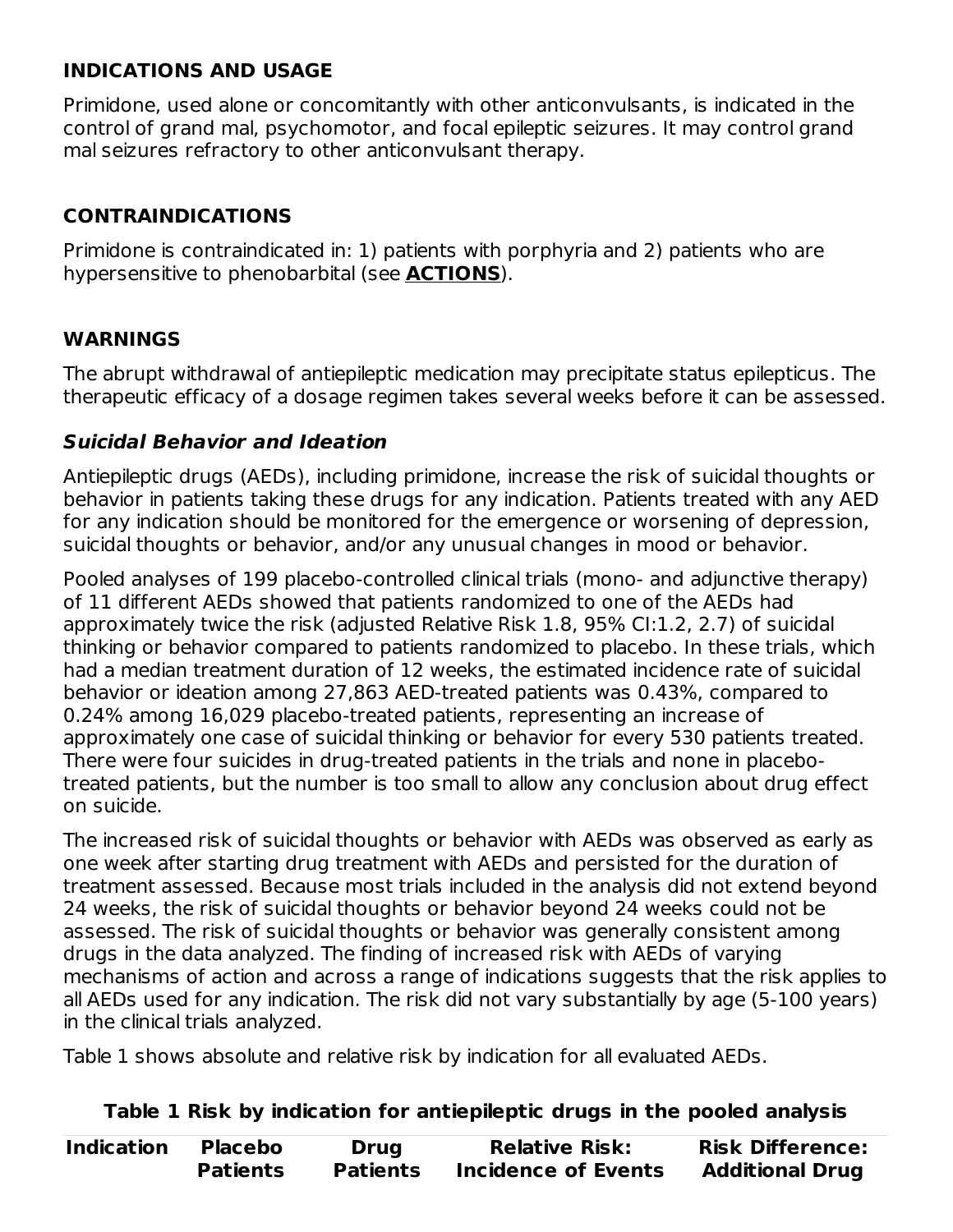|                 | with Events with Events<br><b>Per 1000</b><br><b>Patients</b> | <b>Per 1000</b><br><b>Patients</b> | in Drug<br>Patients/Incidence in<br><b>Placebo Patients</b> | <b>Patients with</b><br><b>Events Per 1000</b><br><b>Patients</b> |
|-----------------|---------------------------------------------------------------|------------------------------------|-------------------------------------------------------------|-------------------------------------------------------------------|
| Epilepsy        | 1.0                                                           | 3.4                                | 3.5                                                         | 2.4                                                               |
| Psychiatric 5.7 |                                                               | 8.5                                | 1.5                                                         | 2.9                                                               |
| Other           | 1.0                                                           | 1.8                                | 1.9                                                         | 0.9                                                               |
| Total           | 2.4                                                           | 4.3                                | 1.8                                                         | 1.9                                                               |

The relative risk for suicidal thoughts or behavior was higher in clinical trials for epilepsy than in clinical trials for psychiatric or other conditions, but the absolute risk differences were similar for the epilepsy and psychiatric indications.

Anyone considering prescribing primidone or any other AED must balance the risk of suicidal thoughts or behavior with the risk of untreated illness. Epilepsy and many other illnesses for which AEDs are prescribed are themselves associated with morbidity and mortality and an increased risk of suicidal thoughts and behavior. Should suicidal thoughts and behavior emerge during treatment, the prescriber needs to consider whether the emergence of these symptoms in any given patient may be related to the illness being treated.

Patients, their caregivers, and families should be informed that AEDs increase the risk of suicidal thoughts and behavior and should be advised of the need to be alert for the emergence or worsening of the signs and symptoms of depression, any unusual changes in mood or behavior, or the emergence of suicidal thoughts, behavior, or thoughts about self-harm. Behaviors of concern should be reported immediately to healthcare providers.

# **Usage in Pregnancy**

To provide information regarding the effects of in utero exposure to primidone, physicians are advised to recommend that pregnant patients taking primidone enroll in the North American Antiepileptic Drug (NAAED) Pregnancy Registry. This can be done by calling the toll free number 1-888-233-2334, and must be done by patients themselves. Information on the registry can also be found at the website http://www.aedpregnancyregistry.org/.

The effects of primidone in human pregnancy and nursing infants are unknown.

Recent reports suggest an association between the use of anticonvulsant drugs by women with epilepsy and an elevated incidence of birth defects in children born to these women. Data are more extensive with respect to diphenylhydantoin and phenobarbital, but these are also the most commonly prescribed anticonvulsants; less systematic or anecdotal reports suggest a possible similar association with the use of all known anticonvulsant drugs.

The reports suggesting an elevated incidence of birth defects in children of drug-treated epileptic women cannot be regarded as adequate to prove a definite cause and effect relationship.

There are intrinsic methodologic problems in obtaining adequate data on drug teratogenicity in humans; the possibility also exists that other factors leading to birth defects, e.g., genetic factors or the epileptic condition itself, may be more important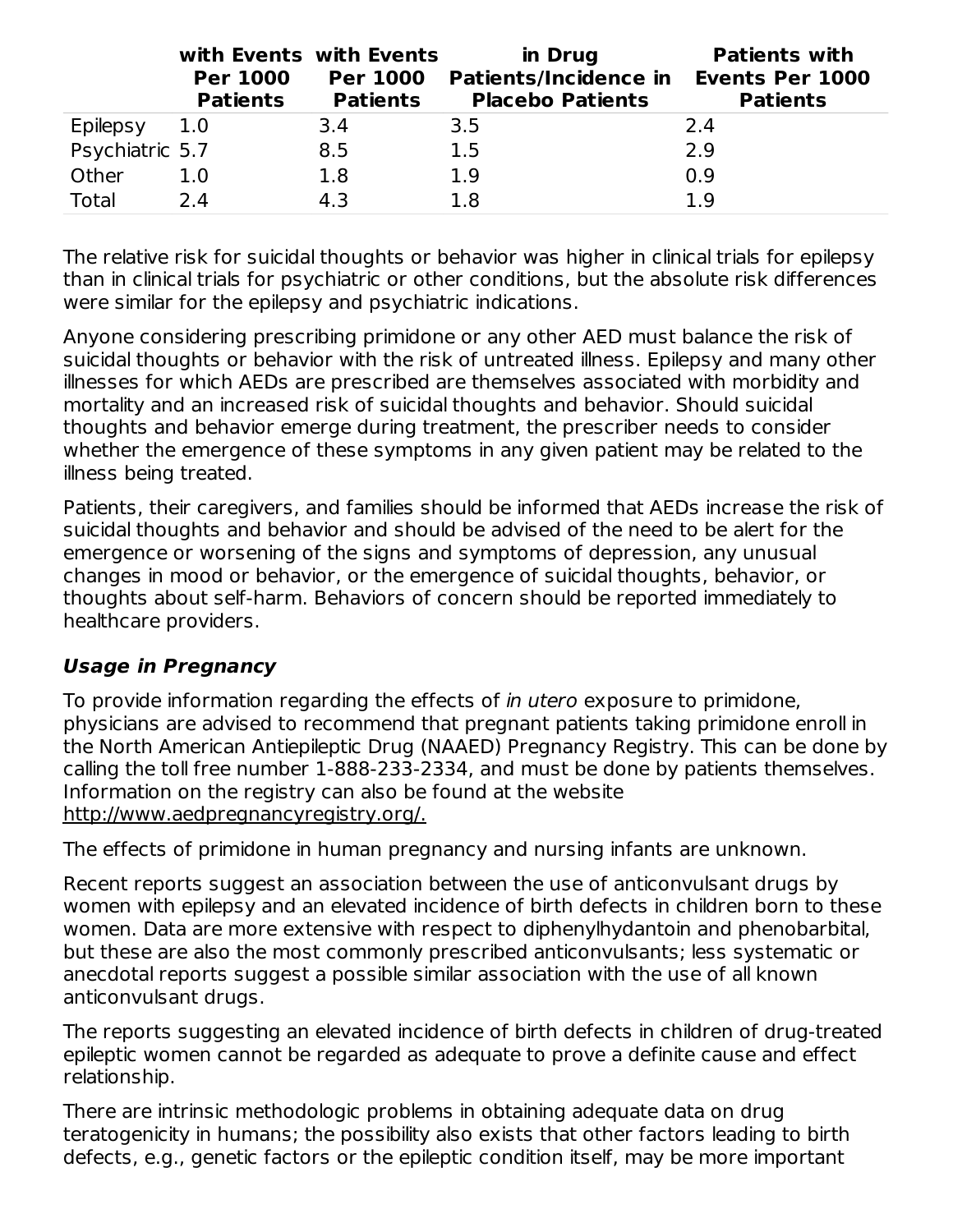than drug therapy. The great majority of mothers on anticonvulsant medication deliver normal infants. It is important to note that anticonvulsant drugs should not be discontinued in patients in whom the drug is administered to prevent major seizures because of the strong possibility of precipitating status epilepticus with attendant hypoxia and threat to life. In individual cases where the severity and frequency of the seizure disorders are such that the removal of medication does not pose a serious threat to the patient, discontinuation of the drug may be considered prior to and during pregnancy, although it cannot be said with any confidence that even minor seizures do not pose some hazard to the developing embryo or fetus.

The prescribing physician will wish to weigh these considerations in treating or counseling epileptic women of childbearing potential. Neonatal hemorrhage, with a coagulation defect resembling vitamin K deficiency, has been described in newborns whose mothers were taking primidone and other anticonvulsants. Pregnant women under anticonvulsant therapy should receive prophylactic vitamin K1 therapy for one month prior to, and during, delivery.

### **PRECAUTIONS**

The total daily dosage should not exceed 2 g. Since primidone therapy generally extends over prolonged periods, a complete blood count and a sequential multiple analysis-12 (SMA-12) test should be made every six months.

#### **In Nursing Mothers**

There is evidence in mothers treated with primidone, the drug appears in the milk in substantial quantities. Since tests for the presence of primidone in biological fluids are too complex to be carried out in the average clinical laboratory, it is suggested that the presence of undue somnolence and drowsiness in nursing newborns of primidonetreated mothers be taken as an indication that nursing should be discontinued.

#### **Information for Patients**

Suicidal Thinking and Behavior - Patients, their caregivers, and families should be counseled that AEDs, including primidone, may increase the risk of suicidal thoughts and behavior and should be advised of the need to be alert for the emergence or worsening of symptoms of depression, any unusual changes in mood or behavior, or the emergence of suicidal thoughts, behavior, or thoughts about self-harm. Behaviors of concern should be reported immediately to healthcare providers.

Patients should be encouraged to enroll in the NAAED Pregnancy Registry if they become pregnant. This registry is collecting information about the safety of antiepileptic drugs during pregnancy. To enroll, patients can call the toll free number 1-888-233-2334 (see Usage in Pregnancy section).

Please refer to the Primidone Tablets, USP Medication Guide provided with the product for more information.

# **ADVERSE REACTIONS**

The most frequently occurring early side effects are ataxia and vertigo. These tend to disappear with continued therapy, or with reduction of initial dosage. Occasionally, the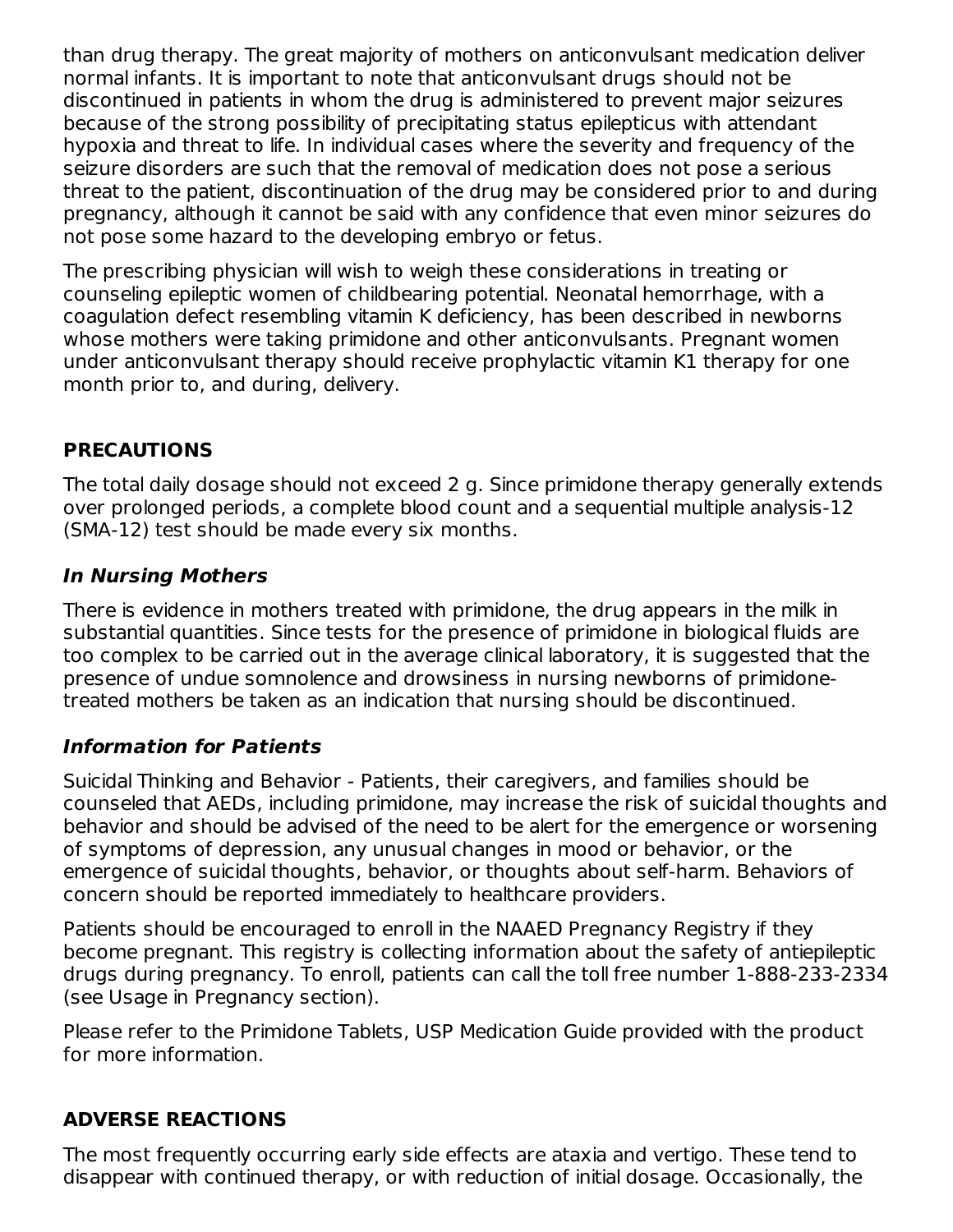following have been reported: nausea, anorexia, vomiting, fatigue, hyperirritability, emotional disturbances, sexual impotency, diplopia, nystagmus, drowsiness, and morbilliform skin eruptions. Granulocytopenia, agranulocytosis, and red-cell hypoplasia and aplasia, have been reported rarely. These and, occasionally, other persistent or severe side effects may necessitate withdrawal of the drug. Megaloblastic anemia may occur as a rare idiosyncrasy to primidone and to other anticonvulsants. The anemia responds to folic acid without necessity of discontinuing medication.

# **DOSAGE AND ADMINISTRATION**

#### **Adult Dosage**

Patients 8 years of age and older who have received no previous treatment may be started on primidone according to the following regimen using either 50 mg or scored 250 mg primidone tablets:

Days 1 to 3: 100 to 125 mg at bedtime.

Days 4 to 6: 100 to 125 mg b.i.d.

Days 7 to 9: 100 to 125 mg t.i.d.

Day 10 to maintenance: 250 mg t.i.d.

For most adults and children 8 years of age and over, the usual maintenance dosage is three to four 250 mg primidone tablets in divided doses (250 mg t.i.d. or q.i.d.). If required, an increase to five or six 250 mg tablets daily may be made but daily doses should not exceed 500 mg q.i.d.

| KEY: $* = 50$ mg tablet; $\cdot = 250$ mg tablet |      |      |      |           |      |                              |  |
|--------------------------------------------------|------|------|------|-----------|------|------------------------------|--|
| <b>DAY</b>                                       |      |      |      |           |      | 6                            |  |
| AM                                               |      |      |      | $**$      | $**$ | $**$                         |  |
| <b>NOON</b>                                      |      |      |      |           |      |                              |  |
| PM                                               | $**$ | $**$ | $**$ | $**$      | $**$ | $**$                         |  |
| <b>DAY</b>                                       |      | 8    | 9    | 10        |      | 12                           |  |
| AM                                               | $**$ | $**$ | $**$ | $\bullet$ |      |                              |  |
| <b>NOON</b>                                      | $**$ | $**$ | $**$ | $\bullet$ |      | <b>Adjust to Maintenance</b> |  |
| PM                                               | $**$ | $**$ | $**$ | $\bullet$ |      |                              |  |

# **INITIAL: ADULTS AND CHILDREN OVER 8**

Dosage should be individualized to provide maximum benefit. In some cases, serum blood level determinations of primidone may be necessary for optimal dosage adjustment. The clinically effective serum level for primidone is between 5 to 12 μg/mL.

# **In Patients Already Receiving Other Anticonvulsants**

Primidone should be started at 100 to 125 mg at bedtime and gradually increased to maintenance level as the other drug is gradually decreased. This regimen should be continued until satisfactory dosage level is achieved for the combination, or the other medication is completely withdrawn. When therapy with primidone alone is the objective, the transition from concomitant therapy should not be completed in less than two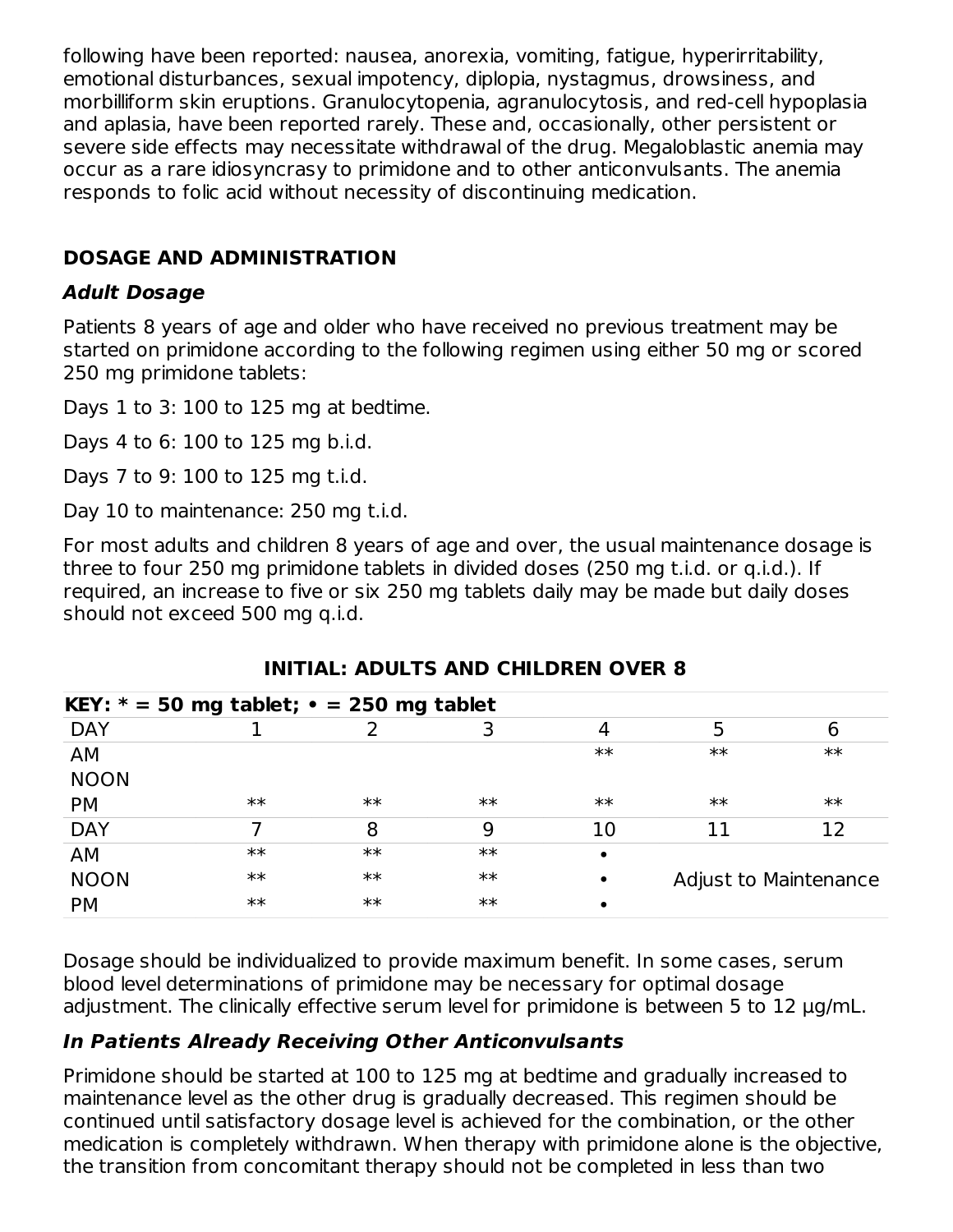weeks.

#### **Pediatric Dosage**

For children under 8 years of age, the following regimen may be used:

Days 1 to 3: 50 mg at bedtime.

Days 4 to 6: 50 mg b.i.d.

Days 7 to 9: 100 mg b.i.d.

Day 10 to maintenance: 125 mg t.i.d. to 250 mg t.i.d.

For children under 8 years of age, the usual maintenance dosage is 125 to 250 mg three times daily or, 10 to 25 mg/kg/day in divided doses.

# **HOW SUPPLIED**

NDC: 71335-1158-1: 30 Tablets in a BOTTLE NDC: 71335-1158-2: 90 Tablets in a BOTTLE NDC: 71335-1158-3: 60 Tablets in a BOTTLE

# **MEDICATION GUIDE**

Dispense with Medication Guide available at: www.lannett.com/med-guide/primidone

#### **Primidone Tablets, USP**

Read this Medication Guide before you start taking primidone tablets, USP and each time you get a refill. There may be new information. This information does not take the place of talking to your healthcare provider about your medical condition or treatment.

#### **What is the most important information I should know about Primidone Tablets, USP?**

#### **Do not stop taking primidone tablets, USP without first talking to your healthcare provider.**

Stopping primidone tablets, USP suddenly can cause serious problems.

#### **Primidone tablets, USP can cause serious side effects, including:**

#### **1. Like other antiepileptic drugs, primidone tablets, USP may cause suicidal thoughts or actions in a very small number of people, about 1 in 500.**

### **Call a healthcare provider right away if you have any of these symptoms, especially if they are new, worse, or worry you:**

- thoughts about suicide or dying
- attempts to commit suicide
- new or worse depression
- new or worse anxiety
- feeling agitated or restless
- panic attacks
- trouble sleeping (insomnia)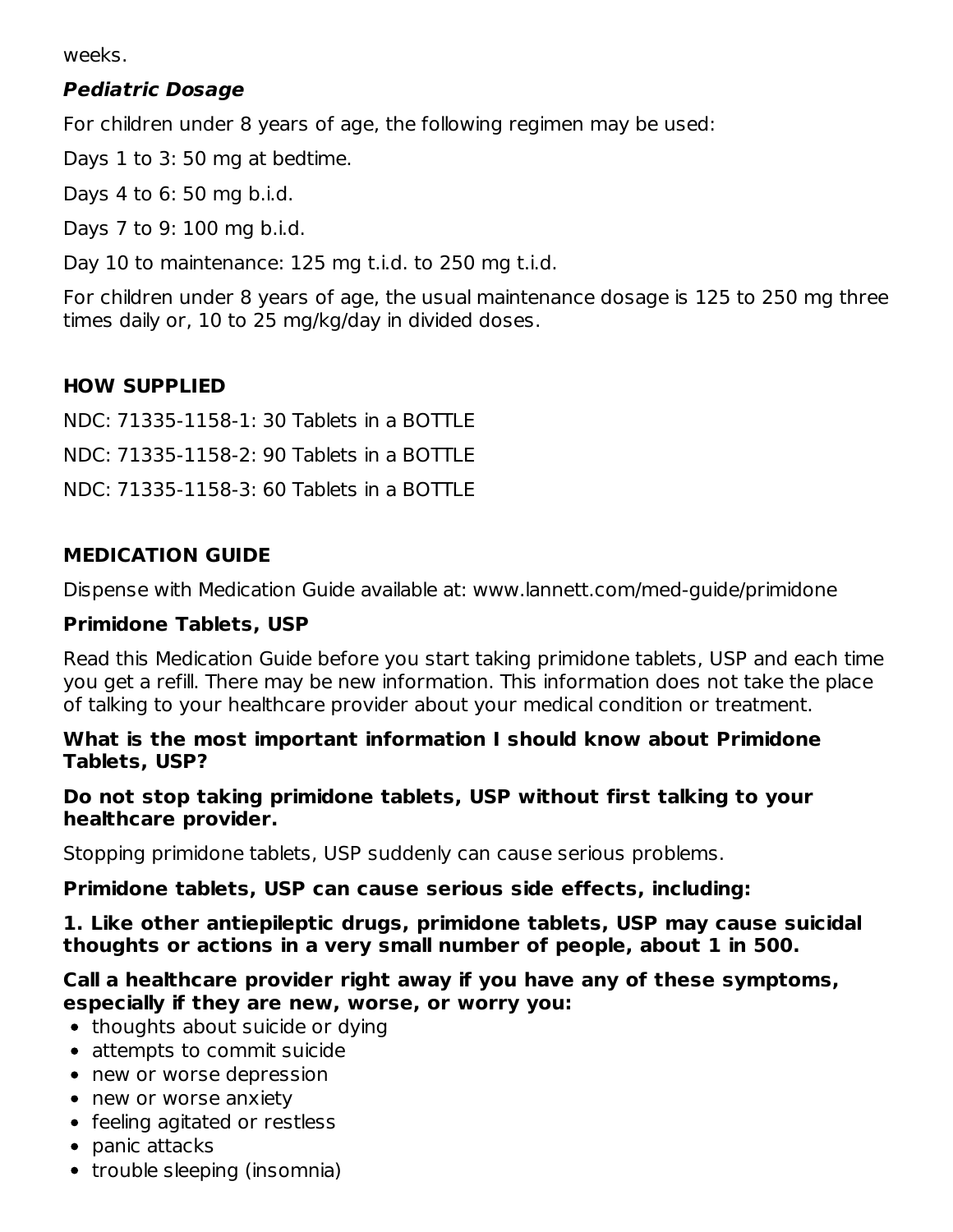- new or worse irritability
- acting aggressive, being angry, or violent
- acting on dangerous impulses
- an extreme increase in activity and talking (mania)
- other unusual changes in behavior or mood

# **How can I watch for early symptoms of suicidal thoughts and actions?**

- Pay attention to any changes, especially sudden changes, in mood, behaviors, thoughts, or feelings.
- Keep all follow-up visits with your healthcare provider as scheduled.

Call your healthcare provider between visits as needed, especially if you are worried about symptoms.

### **Do not stop primidone tablets, USP without first talking to a healthcare provider.**

• Stopping primidone tablets, USP suddenly can cause serious problems. Stopping a seizure medicine suddenly in a patient who has epilepsy can cause seizures that will not stop (status epilepticus).

Suicidal thoughts or actions can be caused by things other than medicines. If you have suicidal thoughts or actions, your healthcare provider may check for other causes.

# **What is Primidone Tablets, USP?**

Primidone tablets, USP is a prescription medicine used alone or with other medicines to treat people with:

- generalized tonic-clonic (grand mal) seizures
- complex partial (psychomotor) seizures
- partial (focal) epileptic seizures.

# **Who should not take Primidone Tablets, USP?**

Do not take primidone tablets, USP if you:

- have a genetic disorder called porphyria
- are allergic to phenobarbital

#### **What should I tell my healthcare provider before taking Primidone Tablets, USP?**

Before you take primidone tablets, USP, tell your healthcare provider if you:

- have or have had depression, mood problems or suicidal thoughts or behavior
- have any other medical conditions
- are pregnant or planning to become pregnant. Primidone tablets, USP may harm your unborn baby. Tell your healthcare provider right away if you become pregnant while taking primidone tablets, USP. You and your healthcare provider will decide if you should take primidone tablets, USP while you are pregnant.
	- If you become pregnant while taking primidone tablets, USP, talk to your healthcare provider about registering with the North American Antiepileptic Drug (NAAED) Pregnancy Registry. You can enroll in this registry by calling 1-888-233- 2334. The purpose of this registry is to collect information about the safety of antiepileptic drugs during pregnancy.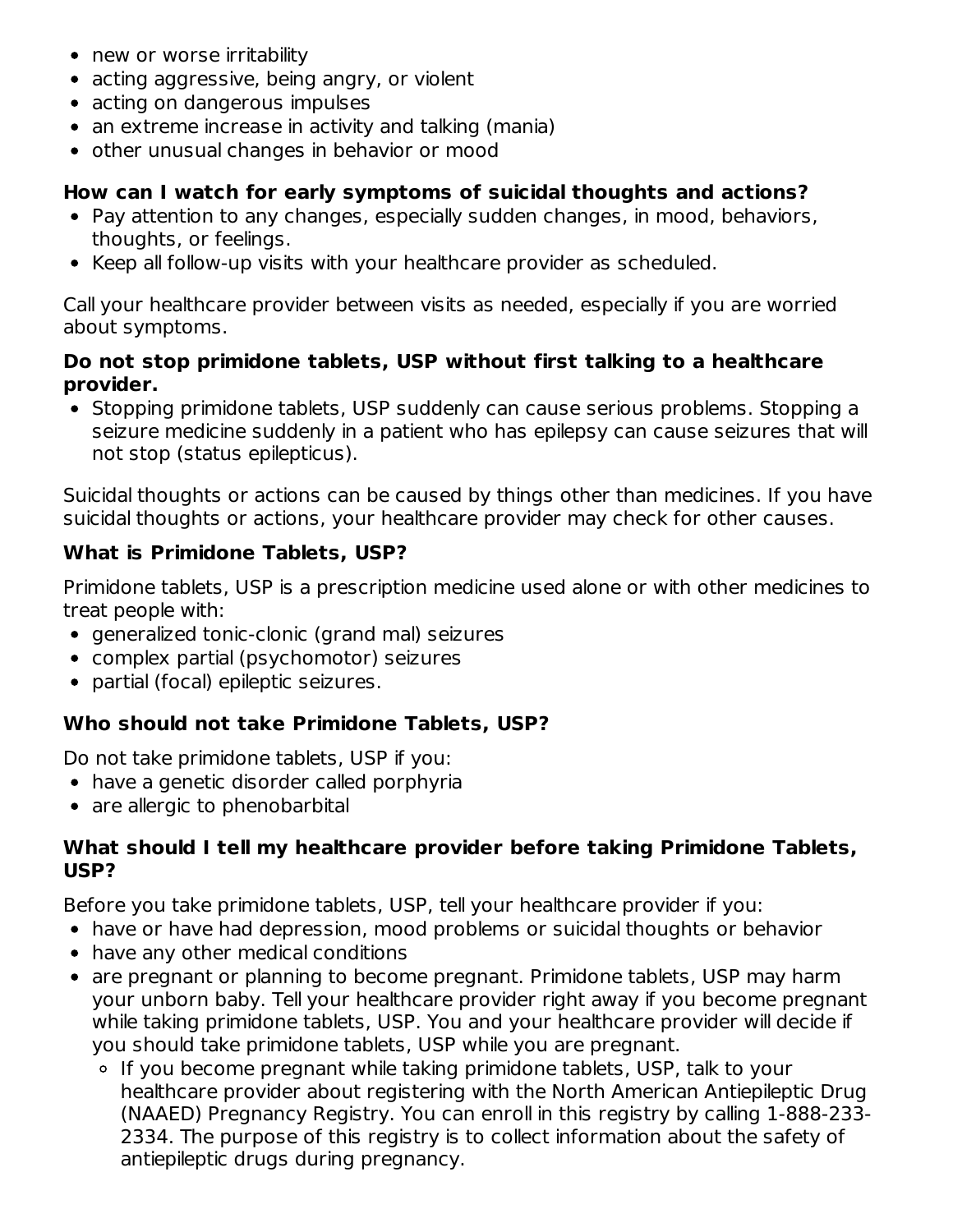are breastfeeding or plan to breastfeed. Primidone tablets, USP can pass into breast milk. Talk to your healthcare provider about the best way to feed your baby if you take primidone tablets, USP.

#### **Tell your healthcare provider about all the medicines you take,** including

prescription and non-prescription medicines, vitamins, and herbal supplements. Taking primidone tablets, USP with certain other medicines can cause side effects or affect how well they work. Do not start or stop other medicines without talking to your healthcare provider.

Know the medicines you take. Keep a list of them and show it to your healthcare provider and pharmacist each time you get a new medicine.

#### **How should I take Primidone Tablets, USP?**

Take primidone tablets, USP exactly as prescribed. Your healthcare provider will tell you how much primidone tablets, USP to take and when to take it.

- Your healthcare provider may change your dose. Do not change your dose without talking to your healthcare provider.
- Do not stop taking primidone tablets, USP without first talking to your healthcare provider. Stopping primidone tablets, USP suddenly can cause serious problems.
- If you take too much primidone tablets, USP, call your healthcare provider or local Poison Control Center right away.

### **What should I avoid while taking Primidone Tablets, USP?**

- Primidone tablets, USP can make you sleepy or dizzy. Do not drink alcohol or take other drugs that make you sleepy or dizzy while taking primidone tablets, USP without first discussing this with your healthcare provider. Taking primidone tablets, USP with alcohol or drugs that cause sleepiness or dizziness may make your sleepiness or dizziness worse.
- Do not drive, operate heavy machinery, or do other dangerous activities until you know how primidone tablets, USP affects you. Primidone tablets, USP can slow your thinking and motor skills.

#### **What are the possible side effects of Primidone Tablets, USP?**

#### **See "What is the most important information I should know about Primidone Tablets, USP?".**

Primidone tablets, USP may cause other serious side effects including:

- Sleepiness that can be severe, especially when you first start taking primidone tablets, USP.
- Primidone tablets, USP may rarely cause blood problems. Symptoms may include:
	- fever, swollen glands, or sore throat that come and go or do not go away
	- Frequent infections or an infection that does not go away
	- tiredness
	- shortness of breath
- Primidone tablets, USP may rarely cause allergic reactions. Symptoms may include:
	- $\circ$  skin rash
	- hives
	- sores in your mouth
	- blistering or peeling skin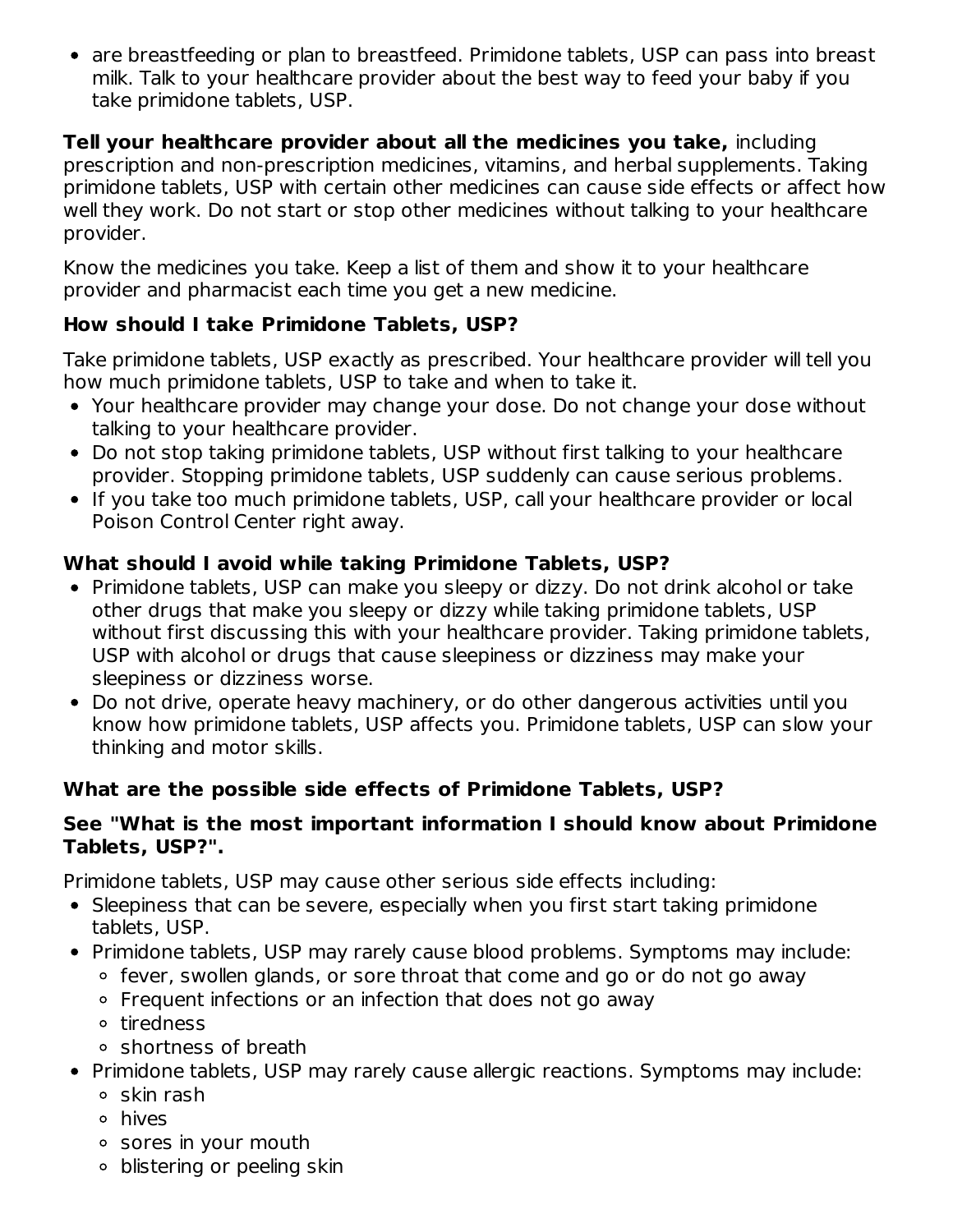The most common side effects of primidone tablets, USP include:

- problems with walking and moving
- feelings of dizziness, spinning, or swaying (vertigo)

These are not all the possible side effects of primidone tablets, USP. For more information, ask your healthcare provider or pharmacist.

Tell your healthcare provider if you have any side effect that bothers you or that does not go away.

#### **Call your doctor for medical advice about side effects. You may report side effects to FDA at 1-800-FDA-1088.**

# **How should I store Primidone Tablets, USP?**

Store primidone tablets, USP at room temperature between 68°F to 77°F (20°C to 25°C) in a well-closed container.

# **Keep primidone tablets, USP and all medicines out of the reach of children.**

# **General Information about Primidone Tablets, USP**

Medicines are sometimes prescribed for purposes other than those listed in a Medication Guide. Do not use primidone tablets, USP for a condition for which it was not prescribed. Do not give primidone tablets, USP to other people, even if they have the same symptoms that you have. It may harm them.

This Medication Guide summarizes the most important information about primidone tablets, USP. If you would like more information, talk with your healthcare provider. You can ask your pharmacist or healthcare provider for information about primidone tablets, USP that is written for health professionals.

For more information, call Lannett Company, Inc. at 1-844-834-0530.

# **What are the ingredients in Primidone Tablets, USP?**

Active Ingredient: primidone

Inactive ingredients: lactose monohydrate, acacia, methylcellulose, magnesium stearate, and sodium starch glycolate

Distributed by: Lannett Company, Inc. Philadelphia, PA 19136

This Medication Guide has been approved by the U.S. Food and Drug Administration

CIB70304E Rev. 06/20

# **Primidone 50mg Tablet**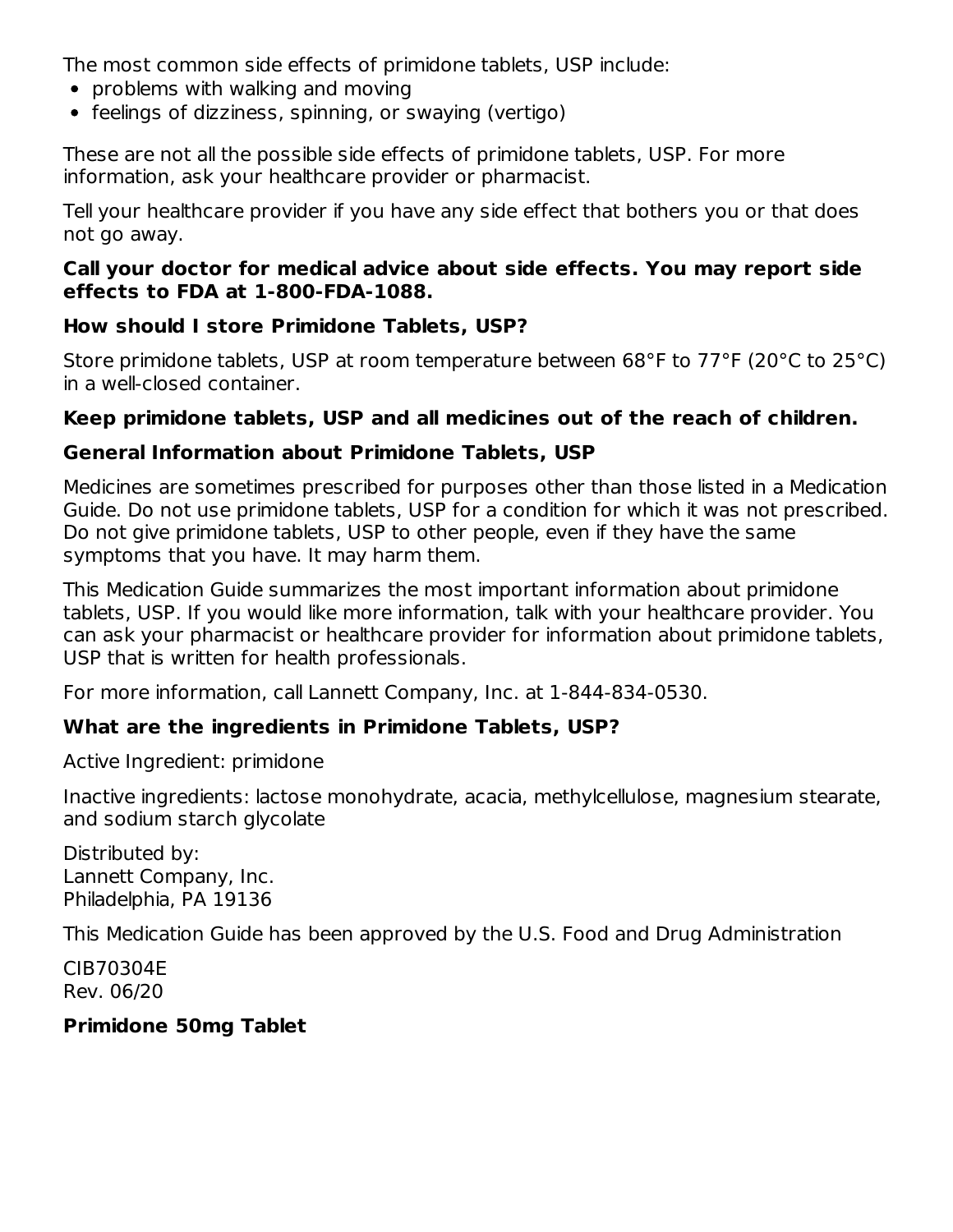

| <b>PRIMIDONE</b>                                                               |                                          |                              |  |                                   |  |  |
|--------------------------------------------------------------------------------|------------------------------------------|------------------------------|--|-----------------------------------|--|--|
| primidone tablet                                                               |                                          |                              |  |                                   |  |  |
|                                                                                |                                          |                              |  |                                   |  |  |
| <b>Product Information</b>                                                     |                                          |                              |  |                                   |  |  |
|                                                                                |                                          |                              |  |                                   |  |  |
| <b>Product Type</b>                                                            | <b>HUMAN PRESCRIPTION</b><br><b>DRUG</b> | <b>Item Code</b><br>(Source) |  | NDC:71335-1158(NDC:0527-<br>1301) |  |  |
| <b>Route of Administration</b>                                                 | ORAI                                     |                              |  |                                   |  |  |
|                                                                                |                                          |                              |  |                                   |  |  |
|                                                                                |                                          |                              |  |                                   |  |  |
| <b>Active Ingredient/Active Moiety</b>                                         |                                          |                              |  |                                   |  |  |
| <b>Ingredient Name</b><br><b>Basis of Strength</b><br><b>Strength</b>          |                                          |                              |  |                                   |  |  |
| PRIMIDONE (UNII: 13AFD7670Q) (PRIMIDONE - UNII:13AFD7670Q)<br><b>PRIMIDONE</b> |                                          |                              |  |                                   |  |  |
|                                                                                |                                          |                              |  |                                   |  |  |
|                                                                                |                                          |                              |  |                                   |  |  |
| <b>Inactive Ingredients</b>                                                    |                                          |                              |  |                                   |  |  |
| <b>Ingredient Name</b>                                                         |                                          |                              |  |                                   |  |  |
| <b>LACTOSE MONOHYDRATE (UNII: EWQ57Q8I5X)</b>                                  |                                          |                              |  |                                   |  |  |
| <b>ACACIA (UNII: 5C5403N26O)</b>                                               |                                          |                              |  |                                   |  |  |
| METHYLCELLULOSE (400 MPA.S) (UNII: O0GN6F9B2Y)                                 |                                          |                              |  |                                   |  |  |
| MAGNESIUM STEARATE (UNII: 70097M6I30)                                          |                                          |                              |  |                                   |  |  |
| <b>SODIUM STARCH GLYCOLATE TYPE A POTATO (UNII: 5856]3G2A2)</b>                |                                          |                              |  |                                   |  |  |
|                                                                                |                                          |                              |  |                                   |  |  |